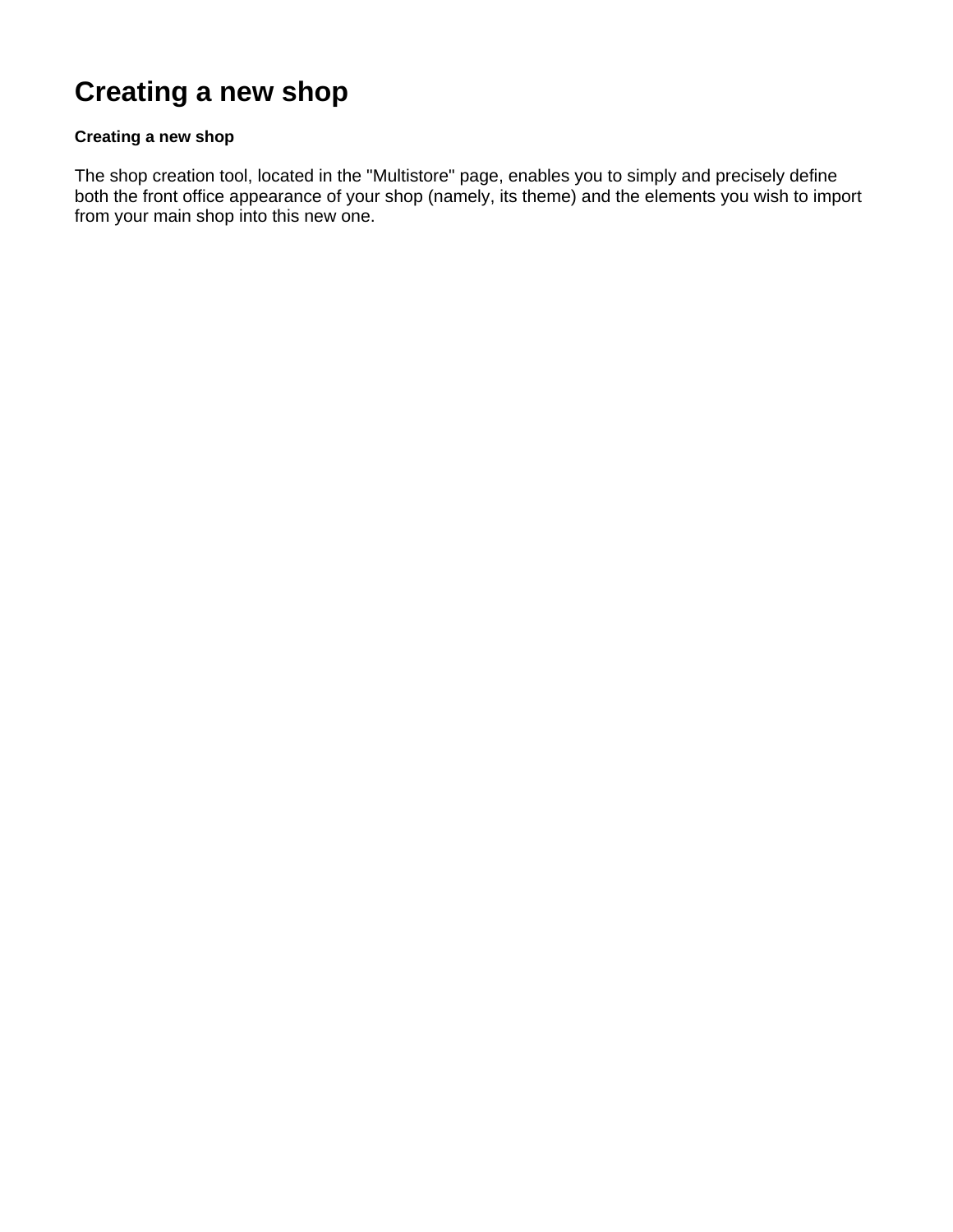| $H$ SHOP              |                                                                                                                                                                                                                                                                                                                        |
|-----------------------|------------------------------------------------------------------------------------------------------------------------------------------------------------------------------------------------------------------------------------------------------------------------------------------------------------------------|
| * Shop name           | This field does not refer to the shop name visible in the front office.<br>Follow this link to edit the shop name used on the Front Office.                                                                                                                                                                            |
| Shop group            | $\blacktriangledown$<br>Default<br>Warning: You won't be able to change the group of this shop if this shop belongs to a group with one of these<br>options activated: Share Customers, Share Quantities or Share Orders.                                                                                              |
| Category root         | $\blacktriangledown$<br>Home<br>This is the root category of the store that you've created. To define a new root category for your store, Please<br>click here                                                                                                                                                         |
| Associated categories | search<br>Check All<br>□ Collapse All<br><b>Expand All</b><br>O Uncheck All<br>Home (9 selected)<br>Women (8 selected)<br>Tops (3 selected)<br><b>M</b> • T-shirts<br>M<br>• Tops<br><b>M</b> . Blouses<br>De Dresses (3 selected)<br><b>Z</b> . Casual Dresses<br><b>Z</b> . Evening Dresses<br>· Summer Dresses<br>M |

By selecting associated categories, you are choosing to share the categories between shops. Once associated between shops, any alteration of this category will impact every shop.

Theme @ default-bootstrap **ALL SALE TOW OFF ALL PRODUCTS Tashion** ×,  $\overline{\phantom{a}}$  $\frac{1}{2}$ EXCEPTEUR ś 人気 x ľ  $\begin{matrix} \circ \\ \circ \\ \circ \end{matrix}$  $\blacksquare$ **BA VOID**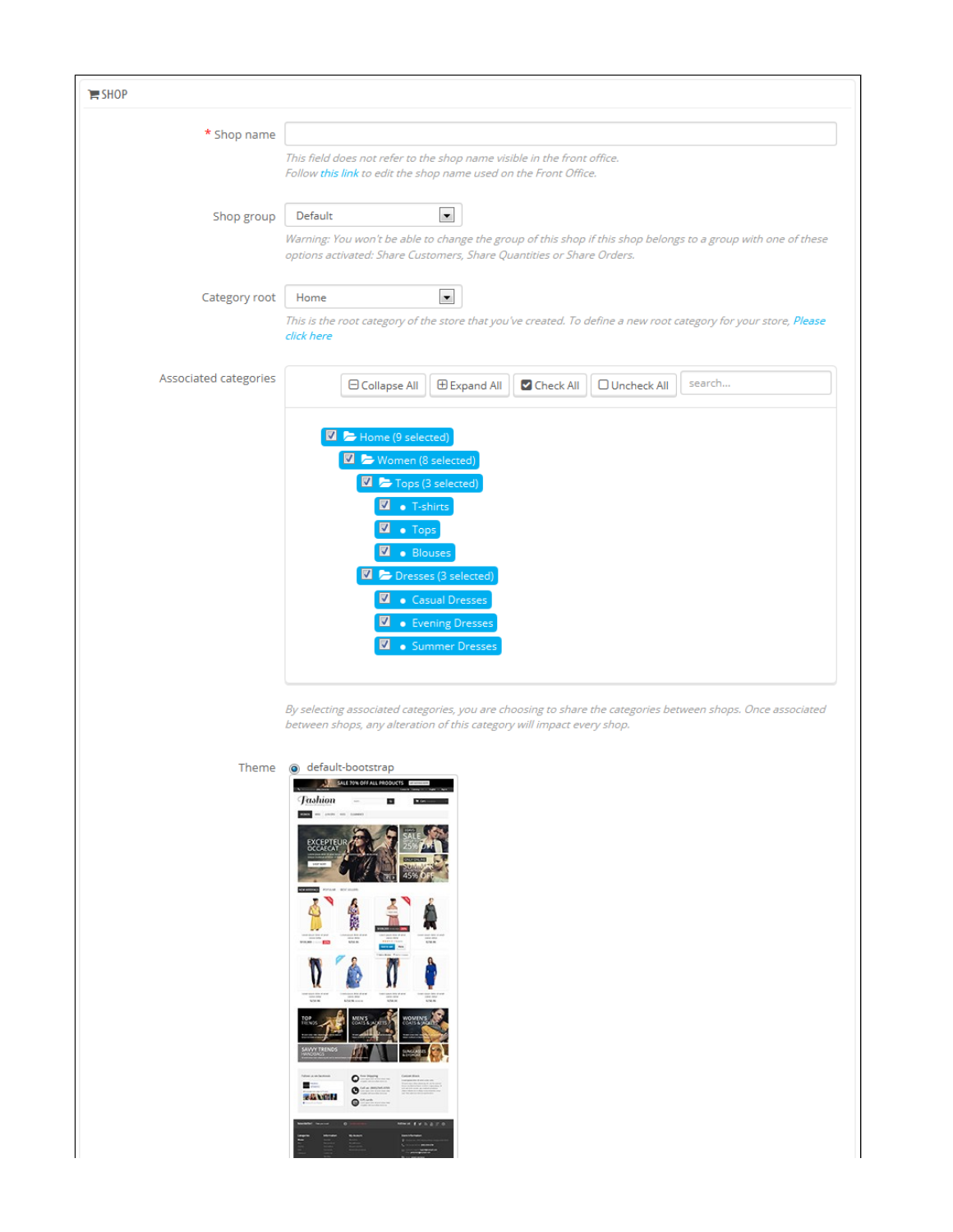| 44<br>灬<br>Cancel | . .<br>Save |
|-------------------|-------------|

## Clicking the "Add new shop" button opens brings a form with two sections. The first one has 5 options:

- **Shop name**. The name is public: customers will see it in many places, such as the site title or the e-mail references. Make sure to make it clear that it describes this specific shop.
- **Shop Group**. A shop can only belong to one shop group. Also, it **must** belong to a group: it cannot exist outside of a shop group even if it's the only shop in that group.
	- Note: you will not be able to move the shop to any other group if you create it within a shop group which has any of its three options enabled ("Share customers", "Share available quantities to sell" or "Share orders").
- **Category root**. While your main shop has the catalog root as its category root, any other shop can either use the same root, or use any category of the catalog as its root – in effect using a sub-set of the main catalog as its own catalog.
- **Associated categories**. In addition to being able to limit a shop's catalog to a sub-set of the main catalog (see the "Category root" option above), you can choose to only make some sub-categories of the main category available in this new shop.
- **Theme**. You can use any of the available themes as the theme for this shop. In effect, this makes it possible for you to have the very same catalog available in two completely different shops, with a different theme, URL or even prices.

The second section, "Import data from another shop", is where you define which data of the main shop you want to use as the data of this new shop.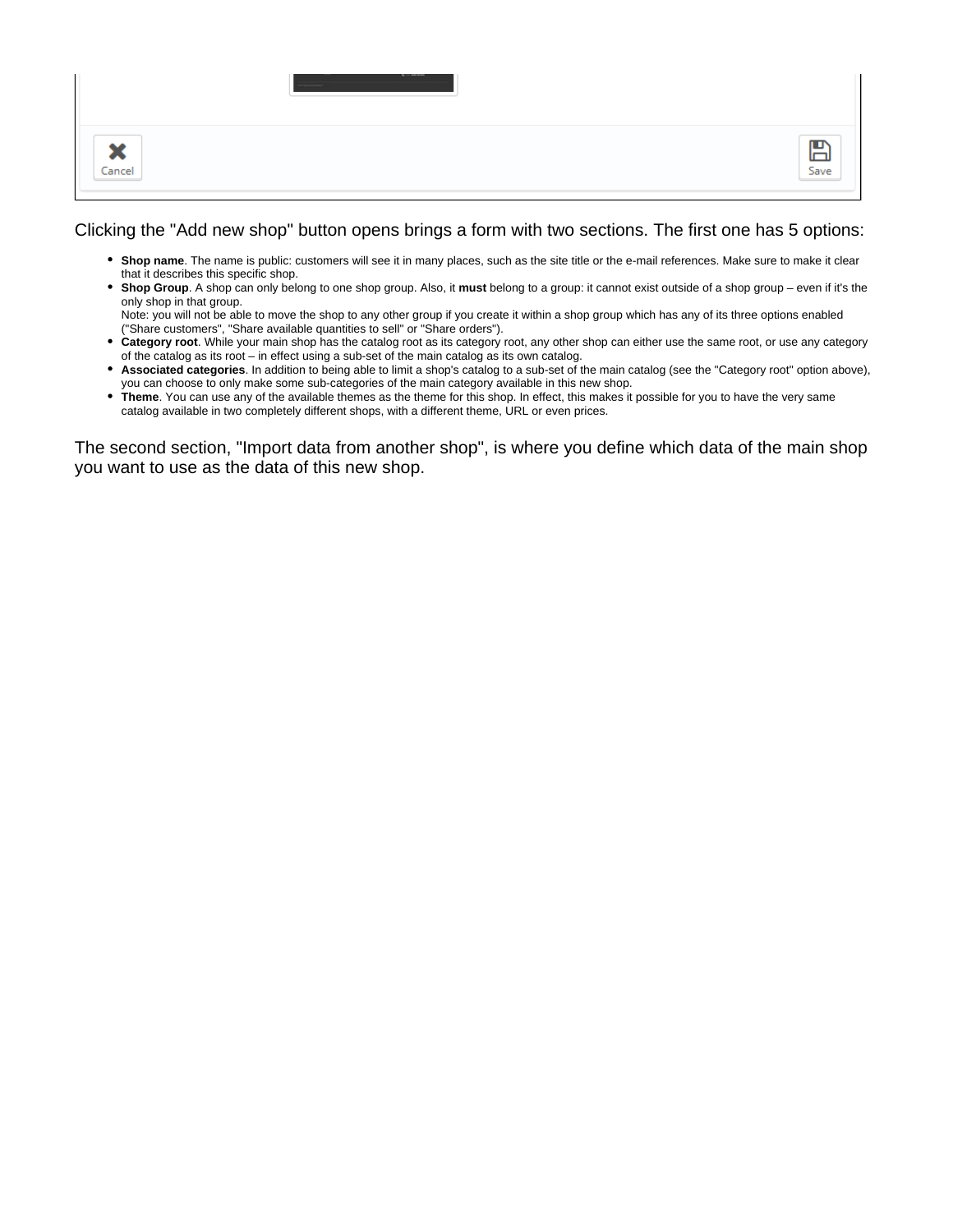| <b>AS IMPORT DATA FROM ANOTHER SHOP</b>  |                                          |                 |
|------------------------------------------|------------------------------------------|-----------------|
| Import data                              | YES.<br><b>NO</b>                        |                 |
| Choose the shop (source)                 | Main store                               | ×               |
| Choose data to import   Attribute groups |                                          |                 |
|                                          | $\sqrt{ }$ Available quantities for sale |                 |
|                                          | <b>V</b> CMS block                       |                 |
|                                          | CMS pages                                |                 |
|                                          | <b>V</b> Carriers                        |                 |
|                                          | <b>V</b> Cart rules                      |                 |
|                                          | <b>V</b> Combinations                    |                 |
|                                          | <b>V</b> Contact information             |                 |
|                                          | <b>V</b> Countries                       |                 |
|                                          | <b>V</b> Currencies                      |                 |
|                                          | <b>V</b> Customer groups                 |                 |
|                                          | Discount prices                          |                 |
|                                          | <b>7</b> Employees                       |                 |
|                                          | $\triangledown$ Features                 |                 |
|                                          | I Image slider for your homepage         |                 |
|                                          | $\nabla$ Images                          |                 |
|                                          | $\nabla$ Languages                       |                 |
|                                          | Manufacturers                            |                 |
|                                          | $\sqrt{ }$ Meta                          |                 |
|                                          | Module hooks                             |                 |
|                                          | <b>V</b> Modules                         |                 |
|                                          | <b>V</b> Products                        |                 |
|                                          | Referrers/affiliates                     |                 |
|                                          | <b>V</b> Scenes                          |                 |
|                                          | <b>V</b> Stores                          |                 |
|                                          | <b>V</b> Suppliers                       |                 |
|                                          | Tax rules groups                         |                 |
|                                          | $\triangledown$ Top horizontal menu      |                 |
|                                          | <b>V</b> Warehouses                      |                 |
|                                          | <b>V</b> Webservice accounts             |                 |
|                                          | <b>V</b> Zones                           |                 |
|                                          |                                          |                 |
| ×<br>Cancel                              |                                          | ம<br>lп<br>Save |

## It has two options:

- **Import data**. If disabled, your shop will not share any data with any other shop, and the section will close itself. While this is helpful when you want to manage two entirely different shops with a single installation of PrestaShop, this also means you will have to configure both shops from A to Z, whereas sharing data means you would not have to recreate carriers, currencies or modules, for instance. Make sure to think your choice through, as you will not be able to revert back.
- **Choose the shop (source)**. If you do wish to import data, you must indicate from which of the existing shops you want to import that data. If you already have defined a sub-shop of the main shop, this can help you make a "copy" of that sub-shop, instead of having to set the various import options again.
- **Choose data to import**. This is where you decide what kind of data you want to import from the source shop. At the very least, you should import all the modules, even if it means disabling some, as the whole front office is displayed through modules and some major parts of the back office also rely on modules.